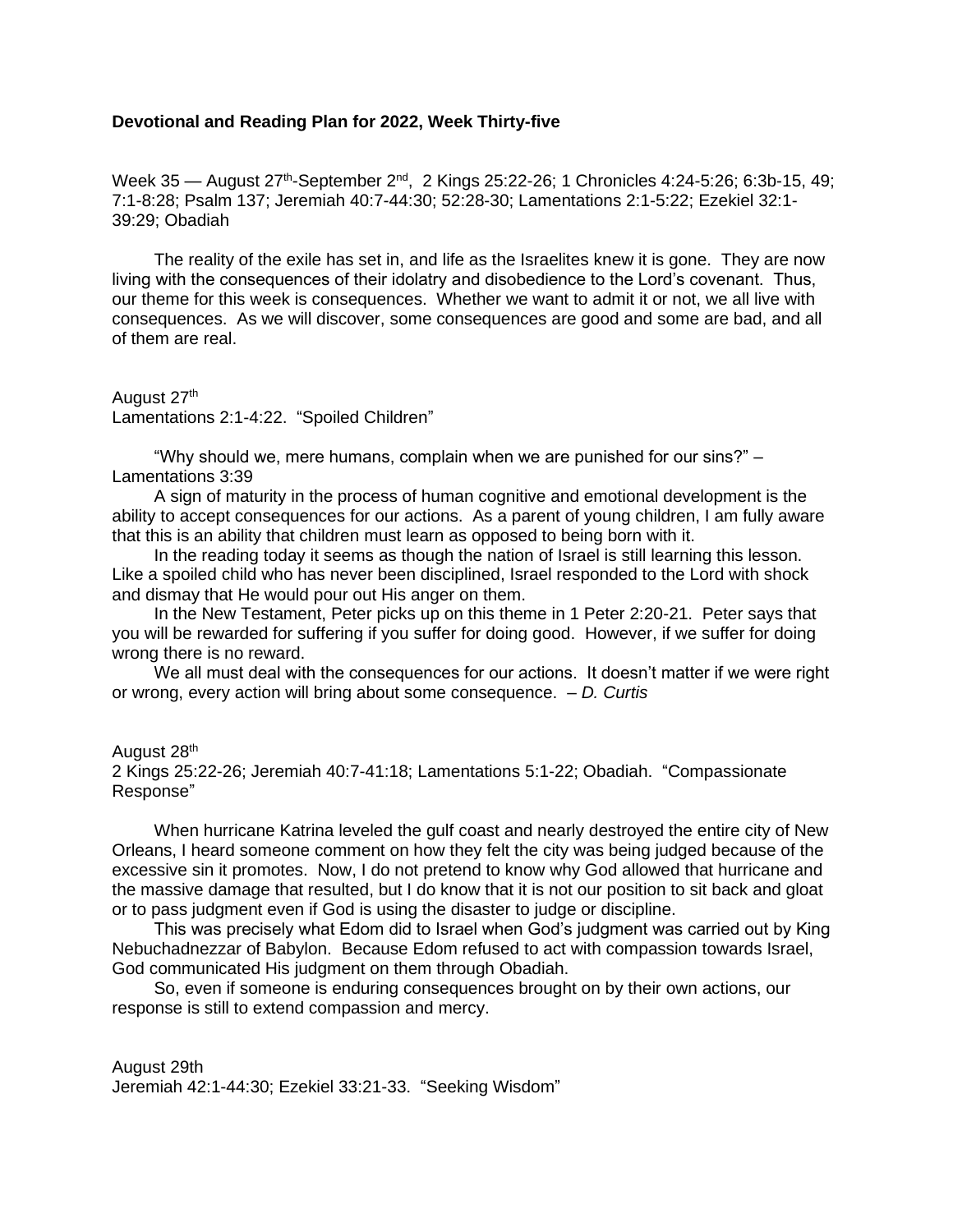"The way of a fool seems right to him, but a wise man listens to advice" – Proverbs 12:15 (NIV)

Have you ever found yourself asking for advice and yet you have already concluded in your mind what you think should be done? This is precisely the situation that the leaders of Israel were in. When Jeremiah gave the answer from the Lord, they concluded that Jeremiah must be lying since it didn't match what they thought the Lord would say.

Seeking wisdom and counsel does absolutely no good if you don't listen to it. Routinely we are instructed in Proverbs to seek and listen to counsel.

While none of us can know exactly what the future will hold, it seems that a principle in life is that you will suffer consequences if you ignore wise counsel. It was true for Solomon's son Rehoboam who lost control of 10 of the 12 tribes of Israel because he ignored wise counsel. It was true for the remnant of Israel who ignored Jeremiah and suffered their fate in Egypt.

## August 30th Ezekiel 34:1-36:38. "Forgiveness"

Forgiveness is a really curious thing. All this week we have been thinking about consequences in life. Now, forgiveness is like the exact opposite of consequences. When we are forgiven, the one who forgives decides not to bring about potential consequences against us. For example, some insurance companies offer what is called accident forgiveness. It used to be a guarantee that your rates would go up if you were in an accident, but if you have accident forgiveness, you don't have to face that consequence.

While Israel did endure consequences and discipline from the Lord for their actions, they did eventually experience restoration. The restoration was based on God's sovereign decision to forgive and to bless His people on account of His covenant faithfulness. It wasn't as if their consequences had changed because they had changed.

In the same way, we can experience forgiveness for our sins because of Jesus' atoning death on the cross. Because of God's sovereign decision to forgive and extend grace, we are freed from the guilt and consequences associated with our sin.

## August 31<sup>st</sup>

Ezekiel 32:1-16; 37:1-39:29. "Taking the Good with the Bad"

In the movie, *It's a Wonderful Life*, the lead character George Bailey, played by James Stewart, makes the statement that he wished he had never been born. Those of you who know the movie know that George was given a glimpse of what his family, friends and whole town would have been like if he had not been born. Even though George Bailey hadn't led a charmed life or accomplished all he had hoped for, he had made a difference in many lives. He realized that life was in fact worth living and was given the opportunity to make things right.

That movie strikes a chord with all of us because we all wonder at times if our life has amounted to anything, if it would change the world if we weren't there.

As we think about consequences, we must recognize that they come in both good and bad varieties, that even the smallest action can be used by God to bring about a positive consequence in someone else's life. If you ever doubt the significance of your life, just think of George Bailey and the lesson he learned.